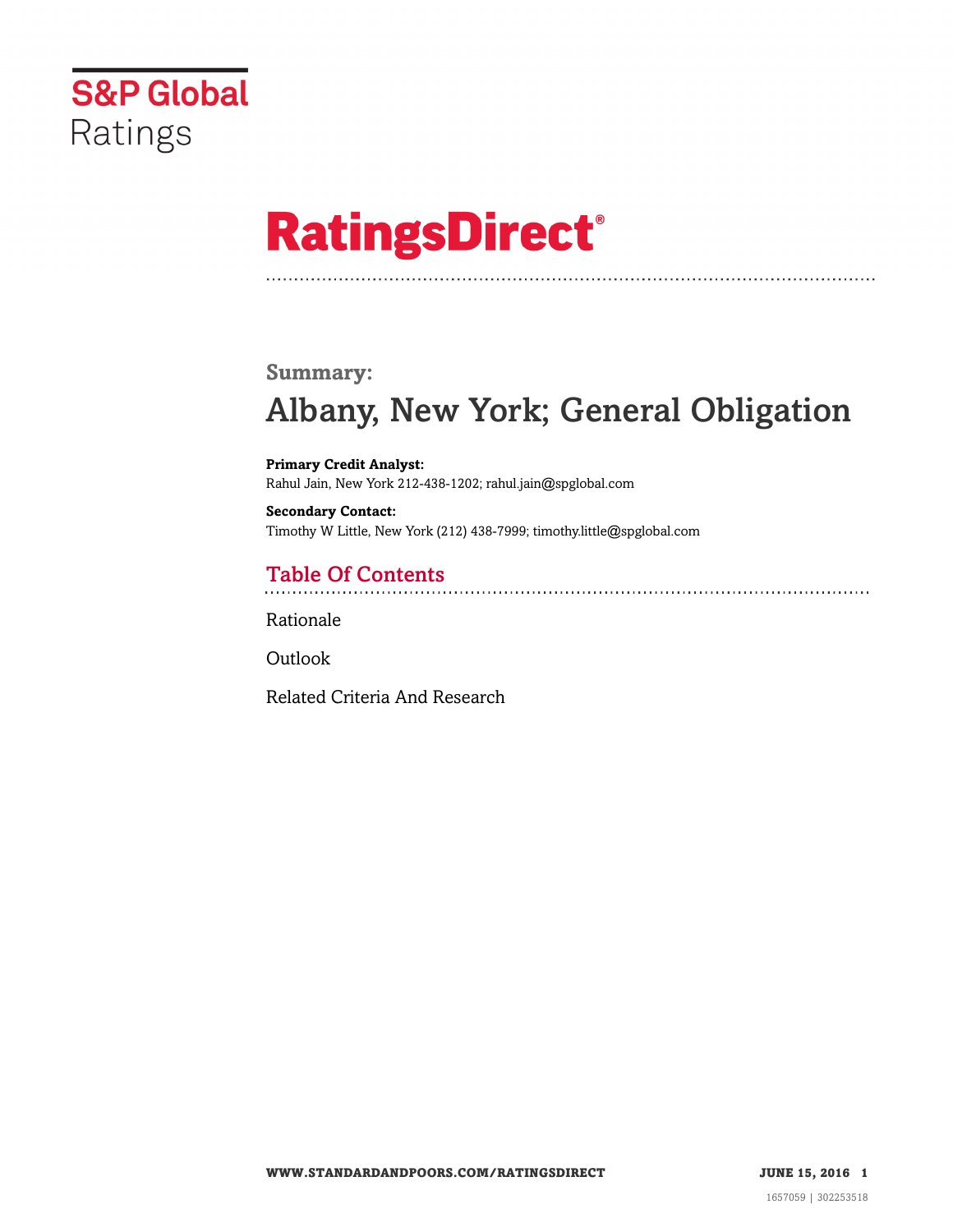# **Summary:** Albany, New York; General Obligation

#### Credit Profile

US\$13.49 mil GO serial bnds ser 2016 dtd 06/30/2016 due 06/15/2025 *Long Term Rating* New *New A+/Negative* A+/Negative A+/Negative New

# <span id="page-1-0"></span>Rationale

S&P Global Ratings assigned its 'A+' long-term rating to Albany, N.Y.'s series 2016 general obligation (GO) serial bonds. At the same time, S&P Global Ratings affirmed its 'A+' long-term rating on the city's outstanding GO bonds. The outlook on all ratings remains negative.

The city's faith and credit GO pledge secures the 2016 bonds, including the statutory authorization to levy ad valorem taxes on all real property within the city, subject to applicable statutory limitations.

We understand bond proceeds, in combination with available funds, will be used to permanently finance a portion of the city's outstanding bond anticipation notes (BAN). We also understand the city is also issuing notes to redeem the remainder of the BANs and provide additional funds for various capital improvements, vehicles, and equipment.

The rating reflects the city's:

- Adequate economy, with access to a broad and diverse metropolitan statistical area (MSA) and a local stabilizing institutional influence;
- Strong management, with good financial policies and practices under our Financial Management Assessment (FMA) methodology;
- Weak budgetary performance, with operating deficits in the general fund and at the total governmental fund level in fiscal 2014;
- Very weak budgetary flexibility, with an available fund balance that we expect will decrease in the near term from its fiscal 2014 level of 1.2% of operating expenditures;
- Adequate liquidity, with total government available cash at 5.4% of total governmental fund expenditures and 48.6% of governmental debt service, but access to external liquidity we consider strong;
- Very weak debt and contingent liability position, with debt service carrying charges at 11.1% of expenditures and net direct debt that is 63.5% of total governmental fund revenue; a large pension and other postemployment benefit (OPEB) obligation, though no plan to sufficiently address the obligation; and rapid amortization, with 78.4% of debt scheduled to be retired in 10 years; and
- Strong institutional framework score.

#### Adequate economy

We consider Albany's economy adequate. The city, with an estimated population of 98,979, is located in Albany County in the Albany-Schenectady-Troy MSA, which we consider to be broad and diverse. The city also benefits, in our view, from a stabilizing institutional influence. The city has a projected per capita effective buying income of 80.4% of the national level and per capita market value of \$45,216. Overall, the city's market value grew by 3% over the past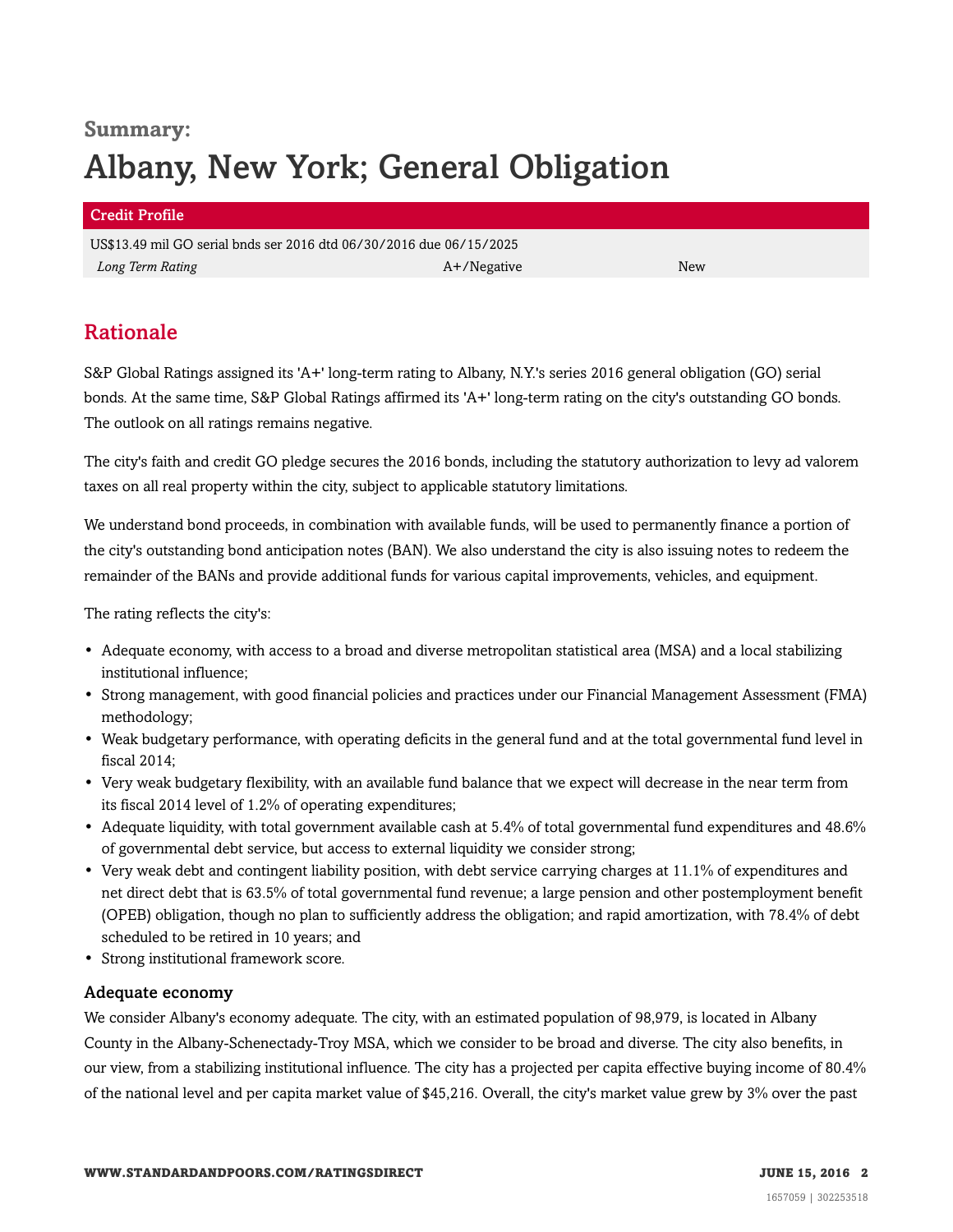year to \$4.5 billion in 2016. The county unemployment rate was 4.4% in 2015.

Albany serves as the anchor of New York State's capital region. Employment in state and local government, higher education, and health care stabilizes the economy. The state is the city's major employer with 49,314 employees. Approximately 61% of city property is tax exempt, with the state as the majority owner of tax-exempt properties. The level of tax-exempt property adversely affects market value per capita.

Management expects recent development of private residences and dormitories to support taxable property value growth in and around the city's downtown. The establishment of, and investment in, the Albany NanoTech complex has added strength and diversity to the city's economy.

#### Strong management

We view the city's management as strong, with good financial policies and practices under our FMA methodology, indicating financial practices exist in most areas, but that governance officials might not formalize or monitor all of them on a regular basis.

Management utilizes five years of trend analysis for its revenue and expenditure assumptions and makes adjustments based on recent trends in revenues realized or contract considerations. The city's board of estimate monitors revenues and expenditures on a biweekly basis. City officials also prepare financials for the treasurer's and budget director's offices for budgetary purposes, and financial updates are presented to common council on a quarterly basis. Furthermore, any significant issue that may arise throughout the year is brought to the attention of the common council. The city maintains a five-year formal capital improvement plan and its own investment policy, where holdings and performance are reported in an annual report to the council. While the city currently lacks a formal reserve policy, it does currently maintain a debt management policy, which indicates for what purposes debt may be issued, as well as limits debt service carrying charges to 10% of governmental fund expenditures, excluding debt fully supported by revenue. The city does not maintain a five-year long term financial plan.

#### Weak budgetary performance

Albany's budgetary performance is weak in our opinion. The city had operating deficits of negative 8% of expenditures in the general fund and of negative 6.2% across all governmental funds in fiscal 2014.

In calculating the budgetary performance measure, we factor into general fund and total governmental fund expenditures roughly \$3.6 million of deferred pension payments in fiscal 2014.

Albany's fiscal performance weakened significantly in fiscal 2014, resulting in the use of \$8.5 million in general fund reserves. The main driver of the use of fund balance was a reduction of \$7.85 million in the state's 19-A pilot payment, which the state pays to the city for the use of the Empire State Plaza government complex. Weaker results were also attributable to health care costs, which came in \$2.7 million higher than expected.

Management estimates the city used the remainder of general fund reserves--\$2 million--to balance the 2015 budget. Additionally, the city received a one-time revenue infusion of \$5 million in fiscal 2015 from New York State's Financial Restructuring Board to balance its budget, which provided \$3.9 million in budget stabilization assistance and \$1.1 million for the adoption of new accounting information technology systems. Albany also elected to amortize \$879,798 of its pension contribution in fiscal 2015.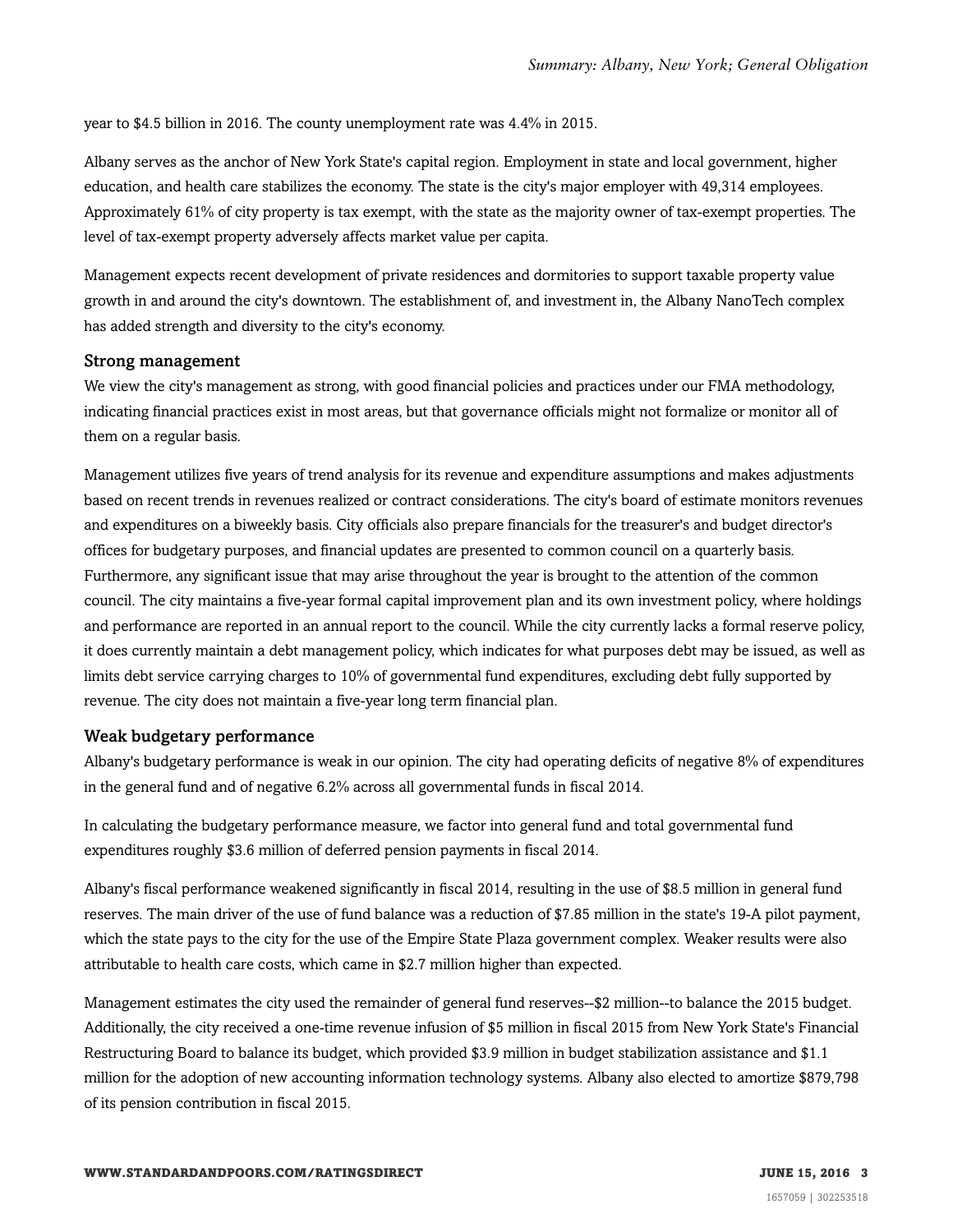The fiscal 2016 adopted budget also relied on one-time revenue support of \$12.5 million from the state to balance operations. The legislature approved this amount in the state budget and half of the amount was disbursed in May 2016. These funds will support the city's effort to maintain balanced operations in the budgeted year, but also highlights the city's dependency on nonsystematic, one-time requests of state support, with no plan between the state and city to reconcile the reduction of state aid related to 19-A support. The city's ongoing negotiations with its unions also remains an area of uncertainty for its budget; the largest union's contract expired Dec. 31, 2013.

#### Very weak budgetary flexibility

Albany's budgetary flexibility is very weak, in our view, with an available fund balance that we expect could decrease in the near term from its fiscal 2014 level of 1.2% of operating expenditures, or \$2.1 million.

Recent weak performance, compounded by the loss of state support related to 19-A in fiscal 2014, resulted in the use of reserves to balance operations, weakening the city's financial flexibility. The city's available general fund balance at fiscal 2013 year-end equaled 8.5% of fiscal 2013 expenditures; the available general fund balance was drawn down to 1.2% of expenditures at fiscal 2014 year-end. Management estimates the available general fund balance (about \$2 million) was used to balance operations in fiscal 2015, leaving the city with minimal funds to absorb unexpected fiscal stress. Management does not anticipate having or using available fund balance for operations in fiscal 2016.

#### Adequate liquidity

In our opinion, Albany's liquidity is adequate, with total government available cash at 5.4% of total governmental fund expenditures and 48.6% of governmental debt service in 2014. In our view, the city has strong access to external liquidity if necessary.

In our opinion, the city's strong market access is evidenced by its regular debt issuances. Though the state allows for what we view as permissive investments, the city holds its funds in deposit accounts and money market funds, which we do not consider aggressive. Albany issued \$6 million in revenue anticipation notes in fiscal 2015, its first such issuance since 2009. We expect the city's liquidity to remain adequate.

#### Very weak debt and contingent liability profile

In our view, Albany's debt and contingent liability profile is very weak. Total governmental fund debt service is 11.1% of total governmental fund expenditures, and net direct debt is 63.5% of total governmental fund revenue. Approximately 78.4% of the direct debt is scheduled to be repaid within 10 years, which is in our view a positive credit factor. Albany does not have privately placed debt. The city expects to issue additional debt commensurate with its rolling five-year capital plan, and is a regular issuer of GO debt.

In our opinion, a credit weakness is Albany's large pension and OPEB obligation, without a plan in place that we think will sufficiently address the obligation. Albany's combined required pension and actual OPEB contributions totaled 15.8% of total governmental fund expenditures in 2015. Of that amount, 10.3% represented required contributions to pension obligations, and 5.5% represented OPEB payments. The city made 81% of its annual required pension contribution in 2015. The funded ratio of the largest pension plan is 92.2%.

The city participates in the Employees' Retirement System (ERS) and Police and Fire System (PFRS), which are part of the New York State and Local Retirement System. As of March 31, 2015, the fiduciary net position to total pension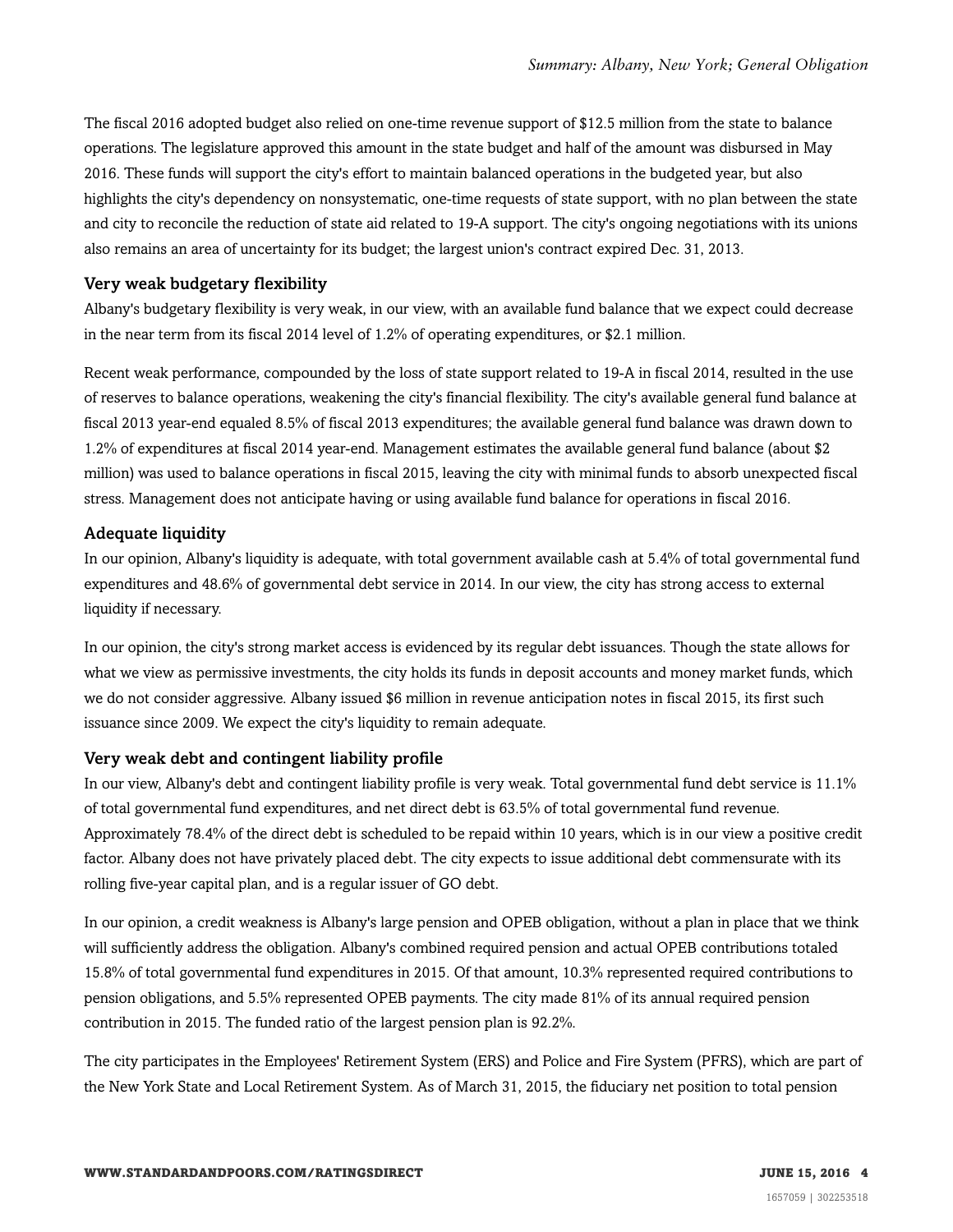liabilities were 97.9% and 99%, for the ERS and PFRS plans, respectively. Albany also provides OPEBs to eligible employees, which are funded on a pay-as-you-go basis. As of Dec. 31, 2014, the city's unfunded OPEB liability was \$261.2 million. The city contributed 74.4% of its annual OPEB cost in 2014.

The city made its pension annual required contribution in 2014 and has been deferring annual pension payments, which is allowed under state statute, since 2011. The total amount of deferrals reported for the city's pension obligations over the past five years is approximately \$16.1 million.

#### Strong institutional framework

<span id="page-4-0"></span>The institutional framework score for New York cities (other than the city of New York) is strong.

# **Outlook**

The negative outlooks reflects our opinion that recent reliance on revenue from nonsystematic state aid, in lieu of previously more substantial pilot payments associated with 19-A, is a source of revenue uncertainty for the city. The city also faces uncertainty related to expired contracts with its bargaining units. We also believe the city's increasing fixed costs, particularly associated with retiree benefits, are a source of significant budgetary pressure. The negative outlook also reflects our opinion of Albany's financial flexibility; reserves for the 2015 fiscal year are expected to reach a point where they can no longer be used to support city operations should it experience additional fiscal stress. Over the next year, there is a one-in-three likelihood we may lower the rating should reserves continue to deteriorate.

If the city were to realize continued imbalanced operations, negatively impacting its liquidity, we could lower the rating multiple notches. However, if the city were to experience positive operating results, supporting a return to fund balance growth, we would revise the outlook to stable, holding all other credit factors equal.

# <span id="page-4-1"></span>Related Criteria And Research

#### Related Criteria

- USPF Criteria: Local Government GO Ratings Methodology And Assumptions, Sept. 12, 2013
- USPF Criteria: Financial Management Assessment, June 27, 2006
- USPF Criteria: Debt Statement Analysis, Aug. 22, 2006
- USPF Criteria: Assigning Issue Credit Ratings Of Operating Entities, May 20, 2015
- Criteria: Use of CreditWatch And Outlooks, Sept. 14, 2009

#### Related Research

- S&P Public Finance Local GO Criteria: How We Adjust Data For Analytic Consistency, Sept. 12, 2013
- Incorporating GASB 67 And 68: Evaluating Pension/OPEB Obligations Under Standard & Poor's U.S. Local Government GO Criteria, Sept. 2, 2015

| Ratings Detail (As Of June 15, 2016) |                |            |
|--------------------------------------|----------------|------------|
| Albany GO (serial) bnds              |                |            |
| Long Term Rating                     | $A+$ /Negative | Downgraded |
| Albany GO (serial) bnds              |                |            |
| Long Term Rating                     | $A+$ /Negative | Downgraded |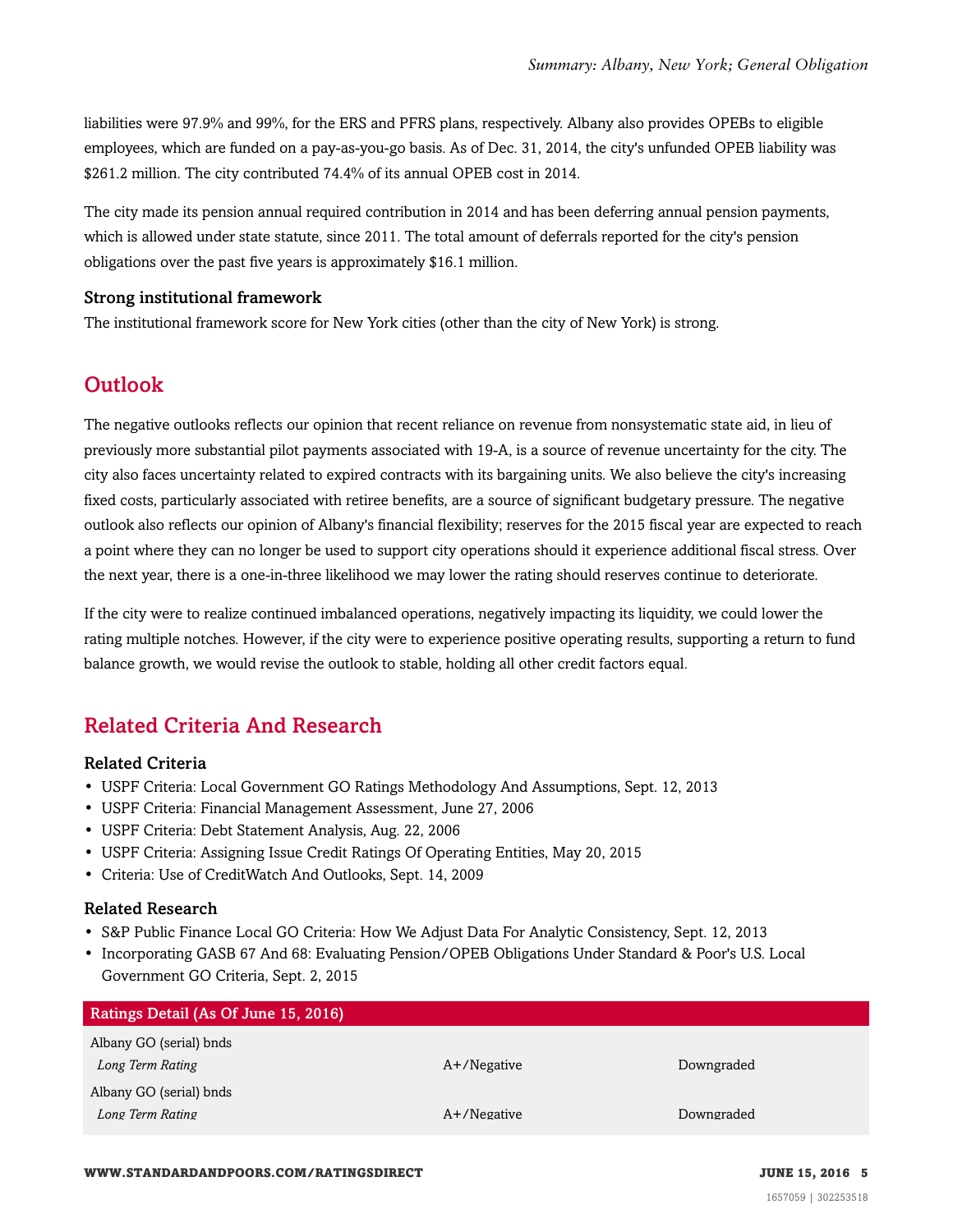| Ratings Detail (As Of June 15, 2016) (cont.) |                   |                 |
|----------------------------------------------|-------------------|-----------------|
| Albany GO (BAM)                              |                   |                 |
| <b>Unenhanced Rating</b>                     | A+(SPUR)/Negative | Affirmed        |
| Albany GO (BAM) (SECMKT)                     |                   |                 |
| <b>Unenhanced Rating</b>                     | A+(SPUR)/Negative | Rating Assigned |
| Albany GO                                    |                   |                 |
| Long Term Rating                             | $A+$ /Negative    | Downgraded      |
| Albany GO                                    |                   |                 |
| Long Term Rating                             | $A+$ /Negative    | Downgraded      |
| <b>Albany GO</b>                             |                   |                 |
| Long Term Rating                             | $A+$ /Negative    | Downgraded      |
| Many issues are enhanced by bond insurance.  |                   |                 |

Certain terms used in this report, particularly certain adjectives used to express our view on rating relevant factors, have specific meanings ascribed to them in our criteria, and should therefore be read in conjunction with such criteria. Please see Ratings Criteria at www.standardandpoors.com for further information. Complete ratings information is available to subscribers of RatingsDirect at www.globalcreditportal.com. All ratings affected by this rating action can be found on the S&P Global Ratings public website at www.standardandpoors.com. Use the Ratings search box located in the left column.